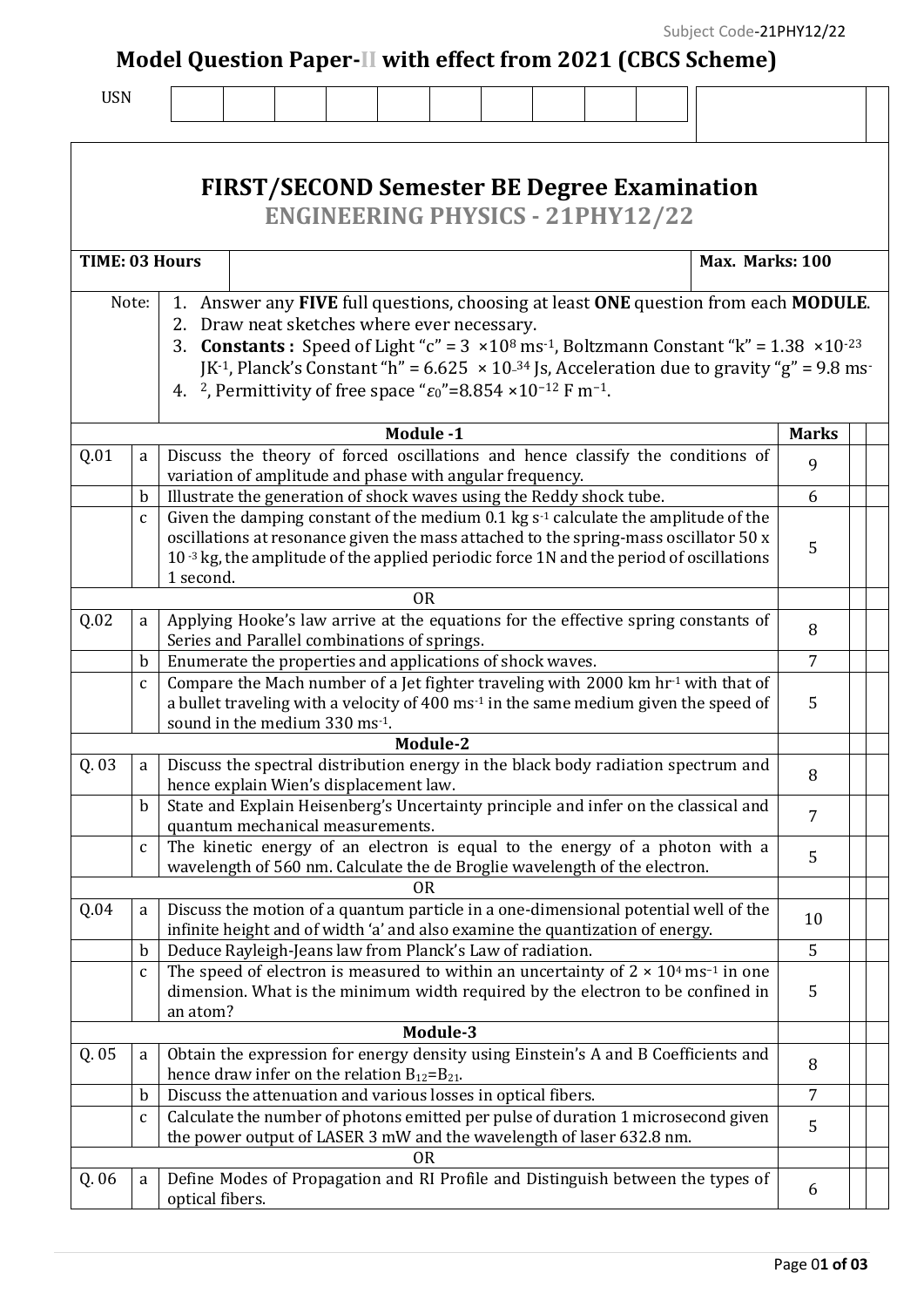|          | $\mathbf b$  | Identify the requisites of the CO2 LASER and Explain its construction and working                         | 9              |  |
|----------|--------------|-----------------------------------------------------------------------------------------------------------|----------------|--|
|          |              | with the help of a neat sketch and band diagram.                                                          |                |  |
|          | $\mathbf{C}$ | Compare the acceptance angle of an optical fiber placed in air and water given the                        | 5              |  |
|          |              | RI of water 1.33 and the RI of core and clad 1.5 and 1.45 respectively.                                   |                |  |
|          |              | Module-4                                                                                                  |                |  |
| Q. 07    | a            | Explain the Quantum Mechanical modifications to the classical free electron theory                        | 7              |  |
|          |              | of metals to explain the electrical conductivity in solids and its success.                               |                |  |
|          | b.           | What is Hall effect and illustrate on the determination of the type of charge                             |                |  |
|          |              | carriers in semiconductors.                                                                               | 8              |  |
|          | $\mathbf{C}$ | An elemental solid dielectric material has polarizability $7 \times 10^{-40}$ Fm <sup>-2</sup> . Assuming |                |  |
|          |              | the internal field to be Lorentz, calculate the dielectric constant for the material if                   | 5              |  |
|          |              | the material has $3 \times 10^{28}$ atoms/m <sup>3</sup> .                                                |                |  |
|          |              | 0 <sub>R</sub>                                                                                            |                |  |
| Q. 08    | a            | Deduce the expression for electrical conductivity of a conductor using the quantum                        | 8              |  |
|          |              | free electron theory of metals.                                                                           |                |  |
|          | b            | Describe in brief the various types of polarization mechanisms.                                           | $\overline{7}$ |  |
|          | $\mathbf{C}$ | Calculate the probability that an energy level at 0.2eV below Fermi level is occupied                     | 5              |  |
|          |              | at temperature 500K.                                                                                      |                |  |
| Module-5 |              |                                                                                                           |                |  |
| Q.09     | a            | Define nano-material and classify the nano-materials based on the dimensional                             | 5              |  |
|          |              | constraints.                                                                                              |                |  |
|          | $\mathbf b$  | Describe the construction and working of Scanning Electron Microscope with the help                       |                |  |
|          |              | of a neat diagram.                                                                                        | 10             |  |
|          | $\mathbf{C}$ | X-rays are diffracted in the first order from a crystal with d spacing $2.8 \times 10^{-10}$ m at         | 5              |  |
|          |              | a glancing angle 60°. Calculate the wavelength of X-rays.                                                 |                |  |
|          |              | 0R                                                                                                        |                |  |
| Q.10     | a            | Mention the principle and applications of X-ray photoelectron spectroscope.                               | 5              |  |
|          | $\mathbf b$  | Illustrate the working of Transmission Electron Microscope.                                               | 10             |  |
|          | $\mathbf{C}$ | Determine the crystallite size given the Wavelength of X-Rays 10 nm, the Peak                             |                |  |
|          |              | Width 0.5 ° and peak position 25 ° for a cubic crystal given $K = 0.94$ .                                 | 5              |  |

|                | Table showing the Bloom's Taxonomy Level, Course Outcome and Program Outcome |                                                  |                          |                        |  |
|----------------|------------------------------------------------------------------------------|--------------------------------------------------|--------------------------|------------------------|--|
| Question       |                                                                              | <b>Bloom's Taxonomy</b><br><b>Level attached</b> | Course<br><b>Outcome</b> | <b>Program Outcome</b> |  |
| Q.1            | (a)                                                                          | L2                                               | 1                        | 1,2,12                 |  |
|                | (b)                                                                          | L2                                               | $\mathbf{1}$             | 1,2,12                 |  |
|                | (c)                                                                          | L <sub>3</sub>                                   | $\mathbf{1}$             | 1,2                    |  |
| Q <sub>2</sub> | (a)                                                                          | L <sub>3</sub>                                   | $\mathbf{1}$             | 1,2,12                 |  |
|                | (b)                                                                          | L1                                               | $\mathbf{1}$             | 1,2                    |  |
|                | (c)                                                                          | L <sub>3</sub>                                   | $\mathbf{1}$             | 1,2                    |  |
| Q.3            | (a)                                                                          | L1                                               | $\overline{2}$           | 1,2,12                 |  |
|                | (b)                                                                          | L <sub>3</sub>                                   | $\overline{2}$           | 1,2,12                 |  |
|                | (c)                                                                          | L <sub>3</sub>                                   | 2                        | 1,2                    |  |
| Q.4            | (a)                                                                          | L <sub>3</sub>                                   | $\overline{2}$           | 1,2,12                 |  |
|                | (b)                                                                          | L <sub>2</sub>                                   | $\overline{2}$           | 1,2,12                 |  |
|                | (c)                                                                          | L <sub>3</sub>                                   | $\overline{2}$           | 1,2                    |  |
| Q.5            | (a)                                                                          | L <sub>4</sub>                                   | 3                        | 1,2                    |  |
|                | (b)                                                                          | L2                                               | 3                        | 1,2                    |  |
|                | (c)                                                                          | L <sub>3</sub>                                   | 3                        | 1,2                    |  |
| Q.6            | (a)                                                                          | L4                                               | 3                        | 1,2                    |  |
|                | (b)                                                                          | L <sub>2</sub>                                   | 3                        | 1,2                    |  |
|                | (c)                                                                          | L <sub>3</sub>                                   | 3                        | 1,2                    |  |
| Q.7            | (a)                                                                          | L <sub>2</sub>                                   | $\overline{4}$           | 1,2                    |  |